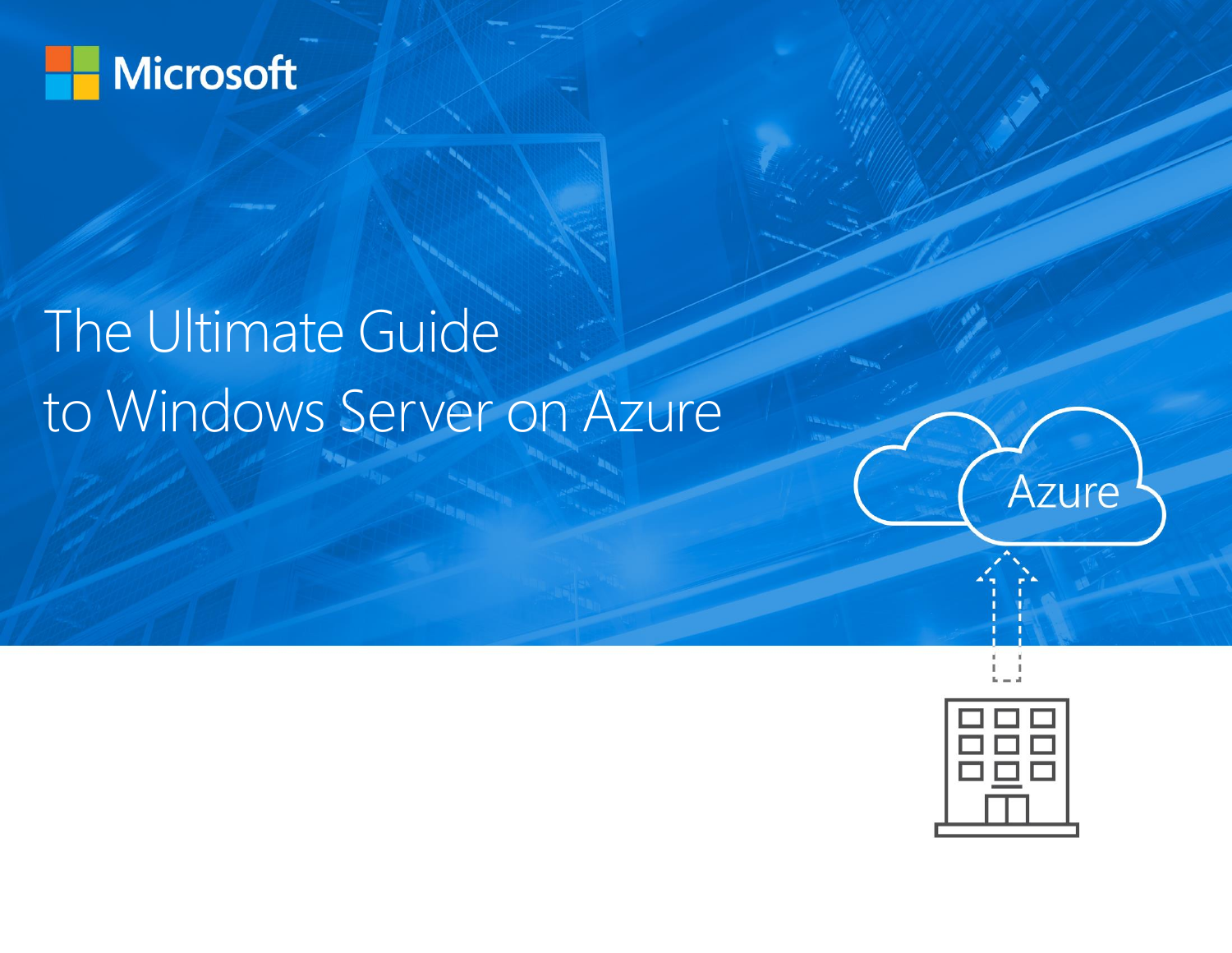You're running a lot of your business on Windows Server today mission-critical apps, Active Directory, Domain Name Servers, not to mention virtual machines and storage. For more than 20 years, in fact, Windows Server has been the operating system of choice for enterprise workloads.

This guide shows you how you can use your Windows Server expertise to give your organization a boost in the age of cloud computing, addressing these topics and others:

- Why move to the cloud?
- What are some ways to use Azure for Windows Server workloads?
- What about security?
- Who else is doing this?
- How do I get started?

© 2018 Microsoft Corporation. All rights reserved. This document is for informational purposes only. Microsoft makes no warranties express or implied, with respect to the information presented here.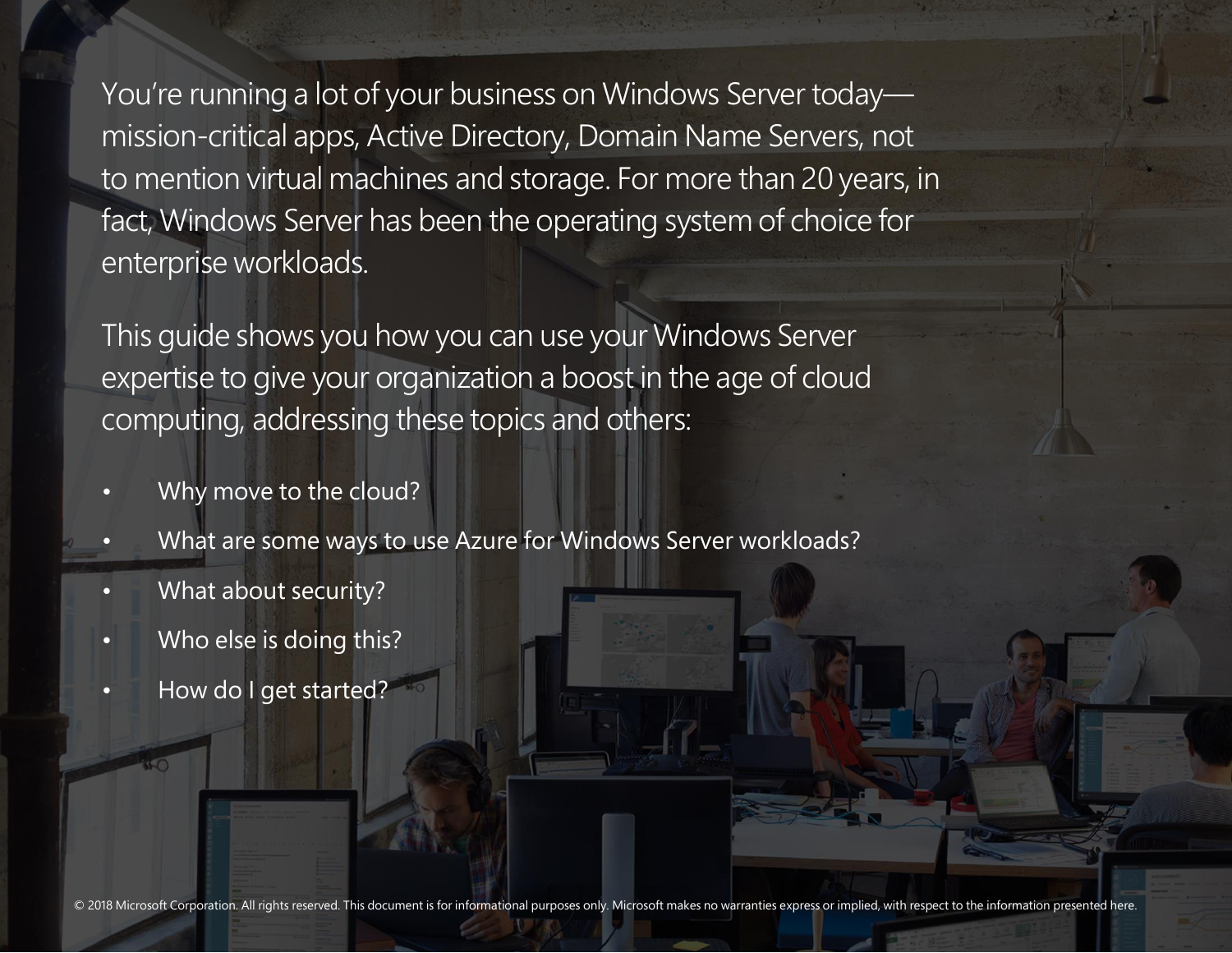### Cloud computing presents opportunity

Cloud adoption is on the rise, with 87 percent of organizations saying they plan to merge their on-premises datacenter with a hybrid cloud or the public cloud, based on a recent survey (2017 IDC Worldwide Public Cloud Services Spending Guide). As an IT professional, you have an opportunity to grow and leverage your existing skillsets by architecting, migrating, and managing software in the cloud. Maybe upper management has already delivered a mandate to begin moving workloads and applications. Or maybe the upcoming end of support for Windows Server 2008 in January 2020 is driving consideration of a cloud platform.

You can master this shift to the cloud by tapping into a broad range of training, technology, and tools from Microsoft. This document will guide you to the resources available from Microsoft and its partners to understand Microsoft Azure capabilities and the opportunities now available for data centers heavily invested in Windows Server.

### Cloud adoption on the rise



#### **Become a cloud guru**

A free eBook[, Enterprise](http://info.microsoft.com/enterprise-cloud-strategy-ebook.en-gb.1.html)  [Cloud Strategy,](http://info.microsoft.com/enterprise-cloud-strategy-ebook.en-gb.1.html) details how the move to the cloud effects all aspects of an organization, with sections focused on IT architects, administrators, and developers. Topics include: how to build capability within IT, cloud security and governance, new application models, and cloud architecture.

\*International Data Corporation

[IDC Worldwide Semiannual Public Cloud Services Spending Guide,](http://www.idc.com/getdoc.jsp?containerId=IDC_P33214) July 2017.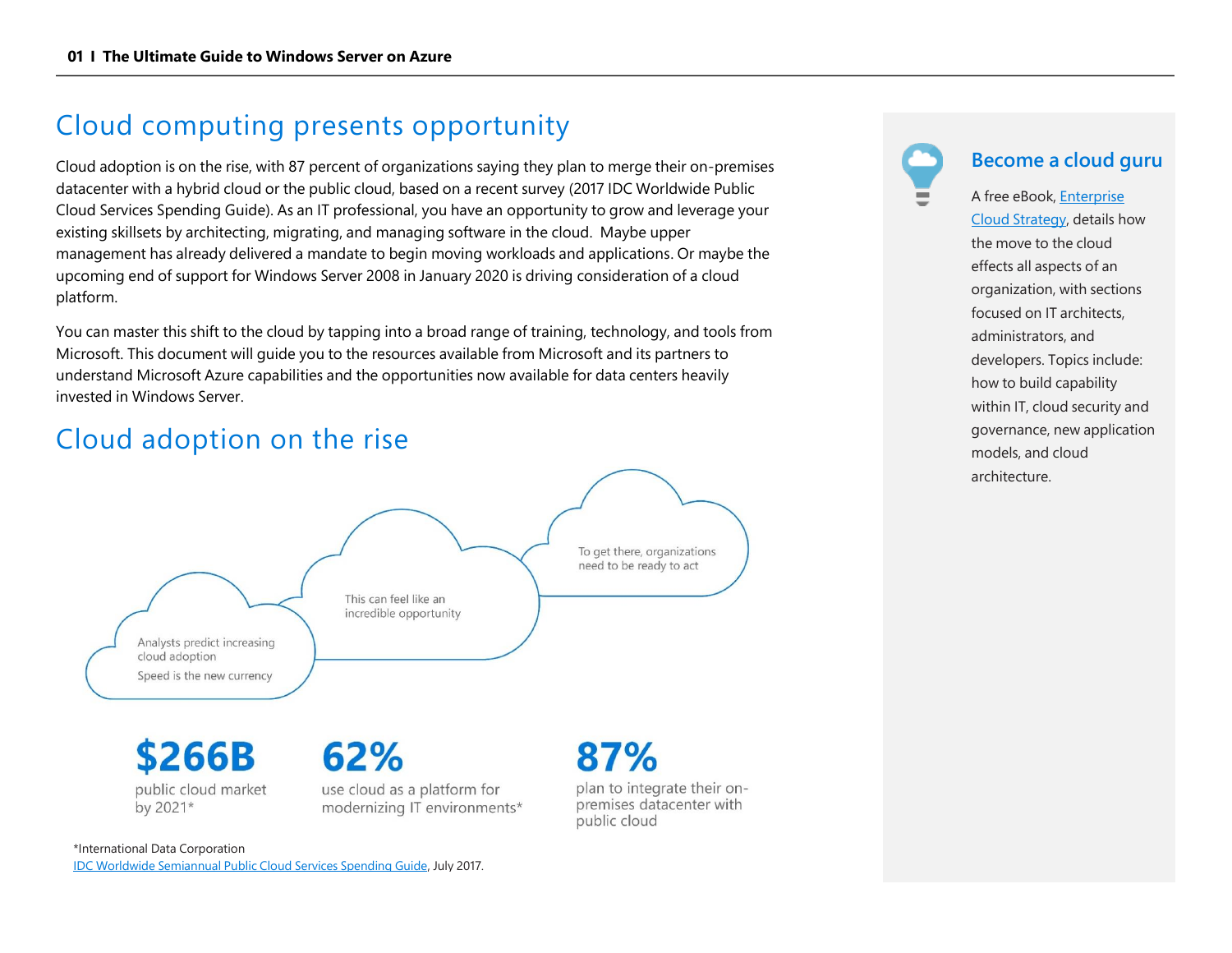### Start with a strategy

The transformation to cloud computing is a great opportunity for IT pros, but it's not something to jump into blindly. There are business issues, financial issues, and a broad range of technology issues to face first. Some questions to ask include:

- What benefits (i.e. agility, cost savings, scalability, etc.) are we expecting from the cloud and how do we prioritize them?
- What is our short-term and long-term roadmap for moving to the cloud?
- What is my personal roadmap for building the necessary cloud skills?
- Should we use a certified Azure partner? If so, which one?
- What servers, applications, and data should stay in the data center and what should be cloudbased?
- How can we continue to derive the maximum benefit from existing investments?
- How do we want to design future solutions to best leverage the cloud?

#### **Bringing others along**

Cloud strategy development is an evolutionary process in most enterprises. It requires coordination among a variety of stakeholders including IT professionals, developers, compliance experts, procurement, and security.

Part of moving to the cloud is understanding the technology, but you also have to consider business and organizational impacts. Typical stages organizations go through include:

| <b>Cloud aware</b>           | IT staff is aware of broad cloud trends                                                                                                                  |
|------------------------------|----------------------------------------------------------------------------------------------------------------------------------------------------------|
| <b>Cloud experimentation</b> | IT organization begins to learn about various cloud services<br>such as Software as a Service, Platform as a Service, and<br>Infrastructure as a Service |
| <b>Opportunistic cloud</b>   | IT organization begins to actively migrate workloads to cloud<br>to meet new business requirements                                                       |
| <b>Cloud first</b>           | Default assumption is that cloud services will fulfill the majority<br>of the computing needs                                                            |

Think about your own organization. Where are you along this evolutionary journey?

IT staff members may feel anxious about their roles and positions as they realize that a different set of skills is needed for the support of cloud solutions. But agile employees who explore and learn new cloud technologies need not fear. Current skills are still important as you manage a hybrid cloud environment. By adding new skills to manage compute, storage and networking in the cloud, IT can lead the adoption of cloud services and help the organization understand and embrace the associated changes.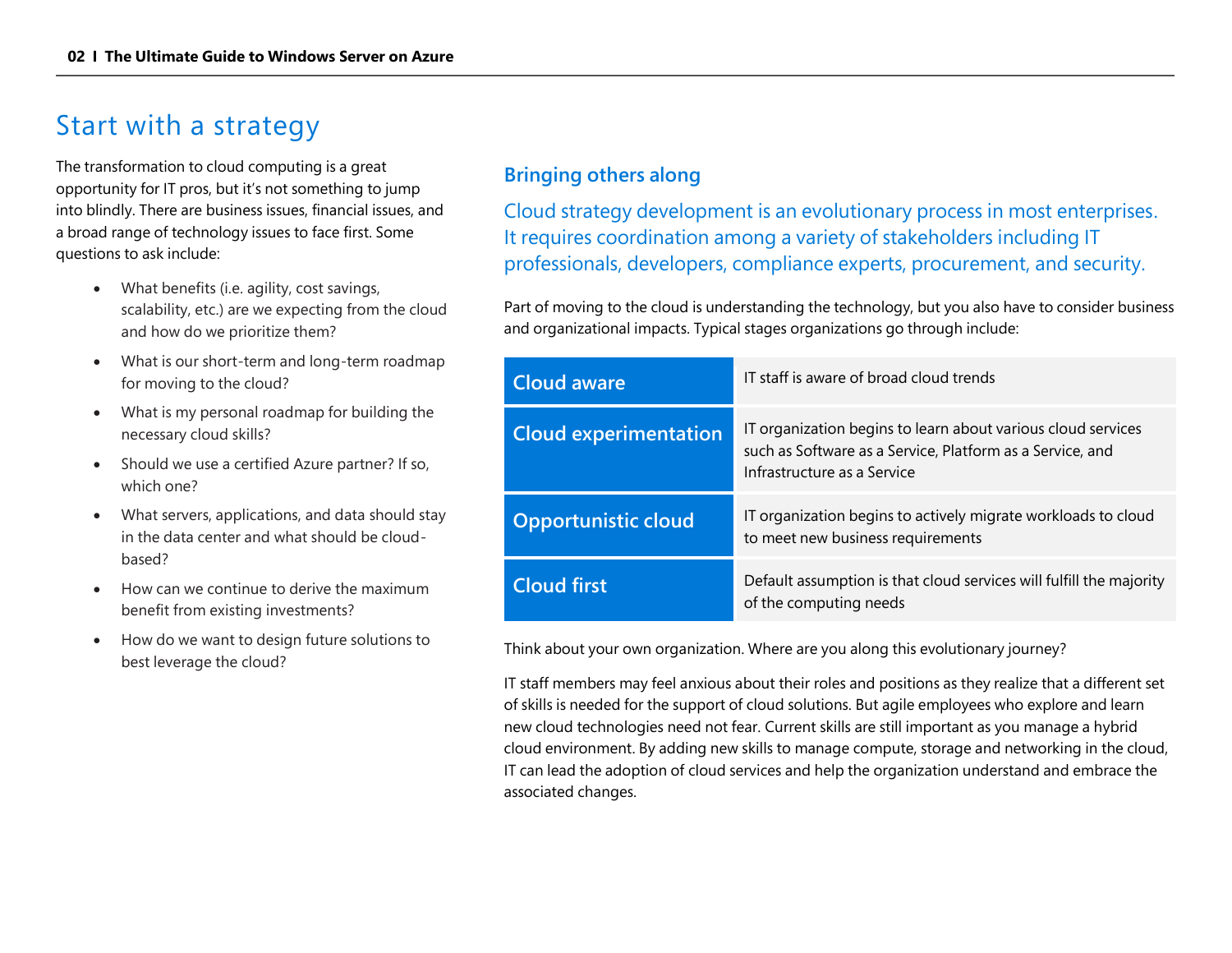### Azure: best cloud for Windows Server shops

You probably already have a significant investment in Microsoft technology within your datacenter: Windows Server, as well as Exchange, SQL Server, SharePoint or Dynamics. You might use Active Directory for authentication, certificate management, file server, and other pivotal IT functions as well as System Center to simplify configuration and operations management.

Azure literally runs on Windows Server, so it's easy to move workloads to Microsoft's cloud platform and use existing skills, familiar tools, and established procedures. You'll still have one place to go to for support, and even your Windows Server licenses can be leveraged in Azure.

But maybe your datacenter is more heterogeneous. You may have virtualized software workloads hosted on both Microsoft Hyper-V and VMware virtual machines. Or maybe Oracle and MySQL are operating alongside Microsoft SQL Server and other applications running on Linux. It doesn't matter, because all these and other computing and database environments can also be integrated with or migrated to Azure using a consistent set of tools and services.

Azure is also the only consistent hybrid cloud. You can connect data and apps on premises to those in the cloud—for maximum portability and value from existing investments. Azure offers hybrid consistency in application development, management and security, identity management, and across the data platform. This means your organization is free to decide what computing resources stay in-house and what moves to the cloud. Plus, you can use many of your existing Windows skills and add "cloud administrator" to your list of proficiencies.

#### **Path from Windows Server to the cloud**

For people focused on understanding how Azure impacts and integrates with current Windows Server implementations, take a look at th[e Windows Server on](http://azure.microsoft.com/campaigns/windows-server/)  [Azure](http://azure.microsoft.com/campaigns/windows-server/) section of the Azure website.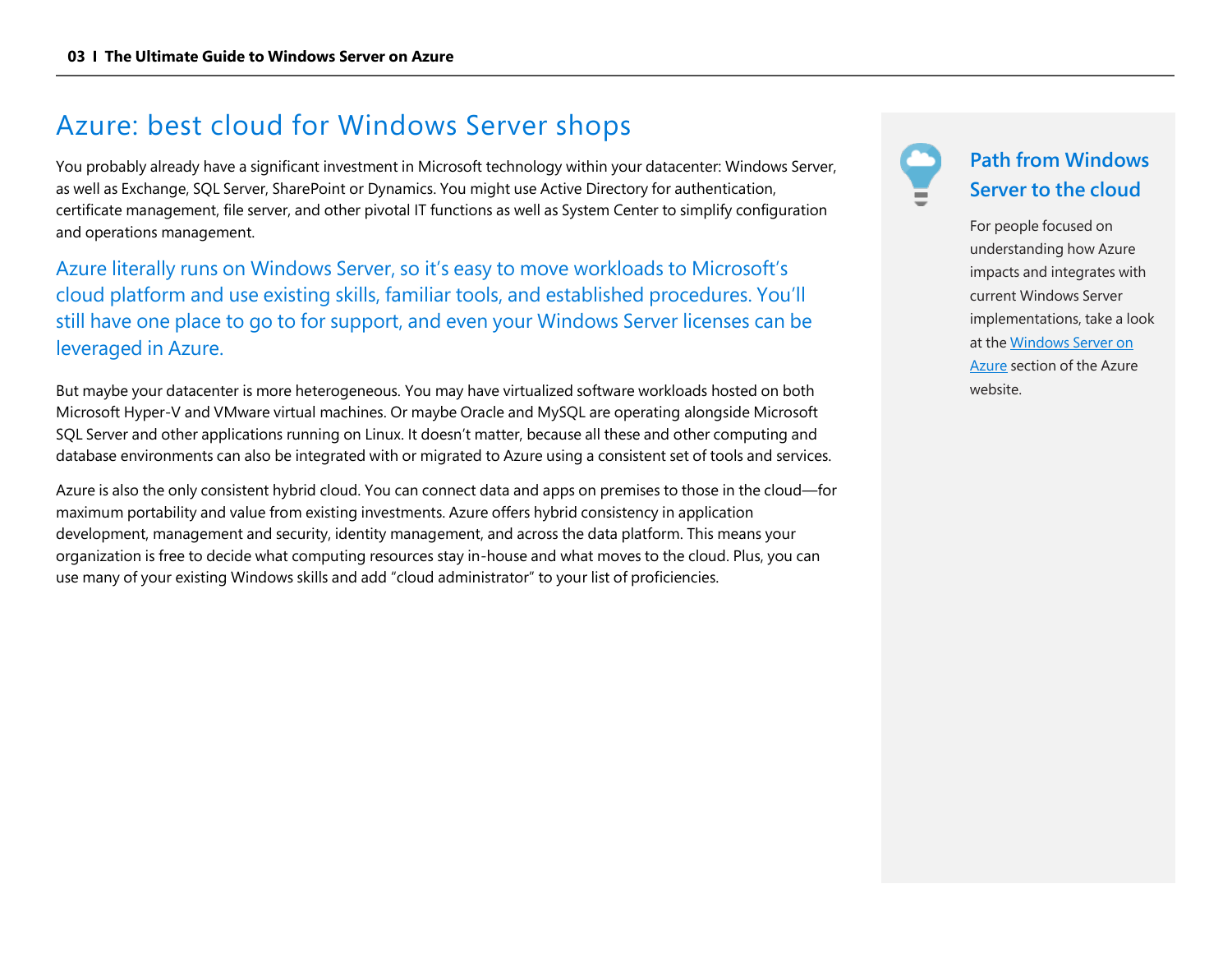### Understand the new IT cost model

Any cloud strategy should involve an analysis of cost-benefit tradeoffs and return on investment. Moving to the cloud upends traditional IT economics. Computers were treated like any other capital expense: typically, a one-time purchase followed by several years of depreciation. As enterprises grew, more capital would be spent on building new datacenters and even more computers.

With cloud computing, enterprises pay for what they use, introducing a subscription-based operating expense model. Services essentially become metered by usage, meaning the more you use the more you're charged. The OpEx model is more flexible and more predictable over time. To help manage costs, Microsoft provide[s several calculators](http://azure.microsoft.com/pricing/) and capacity planning tools. Azure Cost Management (also known as Cloudyn) enables you to track cloud usage and expenditures for your Azure resources and other cloud providers.

### Save on Azure VMs with your Windows Server licenses

Okay, so the cloud transfers many costs to an OpEx-based, pay-as-you-use subscription model. But what about existing Windows Server licenses? With the Azure Hybrid Benefit, you can use existing Windows Server licenses with Software Assurance to save on virtual machines in Azure. For each Windows Server license, Microsoft will cover the cost of the operating system on up to two virtual machines in Azure, while you pay only base compute costs. If you are running Datacenter Edition, you can continue to use the license on-premises while you add two virtual machines in Azure at a discount. (If you use Standard Edition licenses, on the other hand, you can use each license only in one place—either on-premises or in Azure.)

Whether you want to enable a hybrid cloud model or move completely to the cloud, you can maximize the value of existing licenses to make Azure the most cost-effective cloud for Windows Server workloads.

- Save up to 49 percent on Azure virtual machines with Azure Hybrid Benefit.
- Boost savings to 80 percent when you also reserve the Azure virtual machine instances for oneyear or three-year terms.

To help you understand the extent of the savings, use this [online calculator.](http://azure.microsoft.com/pricing/hybrid-benefit/#ahub-calculator)

Azure Virtual Machines give you the flexibility of virtualization for a wide range of computing solutions with support for Linux, Windows Server, SQL Server, Oracle, IBM, SAP and more. Select from a wide variety of virtual machine sizes. Most instances include load-balancing and auto-scaling free of charge.

#### **Enterprises across verticals build on cloud security**

[Saudia Airlines](http://customers.microsoft.com/en-US/story/saudiaairlines) builds new marketing systems in Azure using open source software, Windows Server 2016 and SQL Server.

[Tencent Games,](http://customers.microsoft.com/en-US/story/tencent-telecommunications-azure-service-fabric-windows-server-en)the Chinese entertainment giant, uses Azure Service Fabric and Windows Server 2016 with containers to move its PC gaming platform to the cloud.

#### [Blue Dot Consulting](http://customers.microsoft.com/en-us/story/bluedotconsulting)

migrates Windows Server workloads to Azure.

[Ambit Energy](https://customers.microsoft.com/en-us/story/ambit-energy) moves to Azure hybrid cloud strategy to support innovation.

[GEICO](http://customers.microsoft.com/en-US/story/geico) adopted a DevOps development strategy and is transitioning development to Azure to engage customers more personally and dynamically.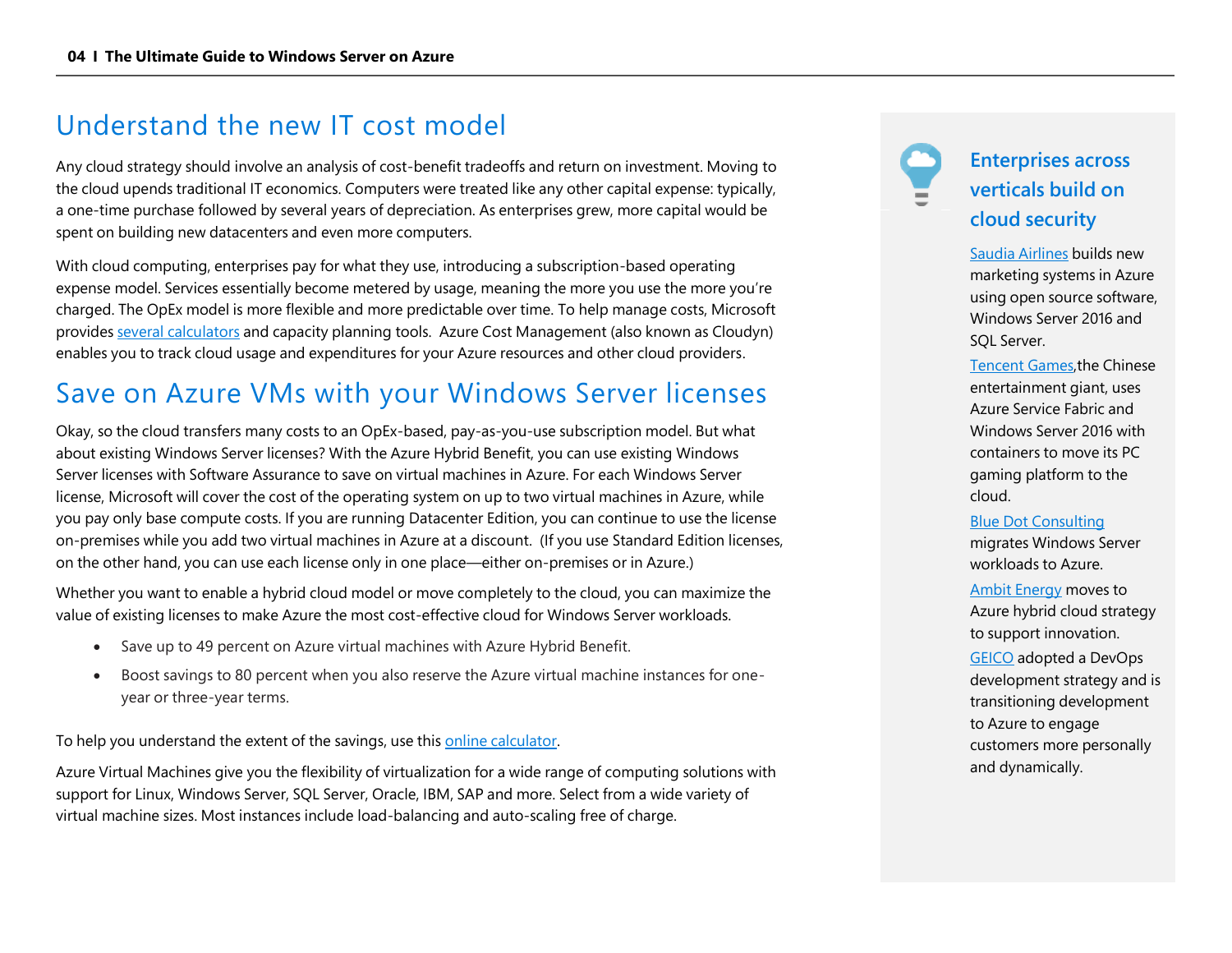### Azure and Windows Server— Industry-leading security

Microsoft spends more than [\\$1 billion each year on cybersecurity](http://azure.microsoft.com/en-us/blog/introducing-azure-confidential-computing) to keep workloads safe. Azure offers a secure platform for your cloud workloads, providing industry-leading security intelligence, multi-layer threat discovery and defense, and a strong network of integrated partner solutions. These easy-to-deploy, built-in protections maximize security, reduce complexity, and free up operations team resources for more critical functions.

Windows Server also includes multiple layers of security built right into the operating system to protect workloads whether you run them on-premises or in a cloud environment. And when you run Windows Server VMs or containers on Azure, you get unique security advantages that are not available on competitors lacking Azure's Hyper-V host. Using the Windows Server capabilities, you can enable unique, extra layers of isolation for applications running in Azure virtual machines:

- Use Device Guard to protect software running in kernel and user mode on your Azure VMs.
- Beginning with Windows Server version 1709, Azure VMs offer unique security features to protect applications that run in Windows or Linux containers with Hyper-V isolation, ideal for multitenant environments.

Additionally, Azure Security Center helps you:

- **Understand security state across workloads**. Manage security on-premises, Azure, and other cloud platforms—in one console. Built-in dashboards provide instant insights into potential security issues.
- **Extend advanced threat protection to your workloads.** Continuously monitor the security of your machines, and networks across hybrid environments using hundreds of built-in security assessments.



#### **Shortcut to savings**

Want to know how much Azure will cost? Are you curious about the total cost of ownership? Cost and TCO calculators, plus related pricing details and information about the Azure Hybrid Benefit, can be found on th[e Azure pricing page.](http://azure.microsoft.com/pricing/)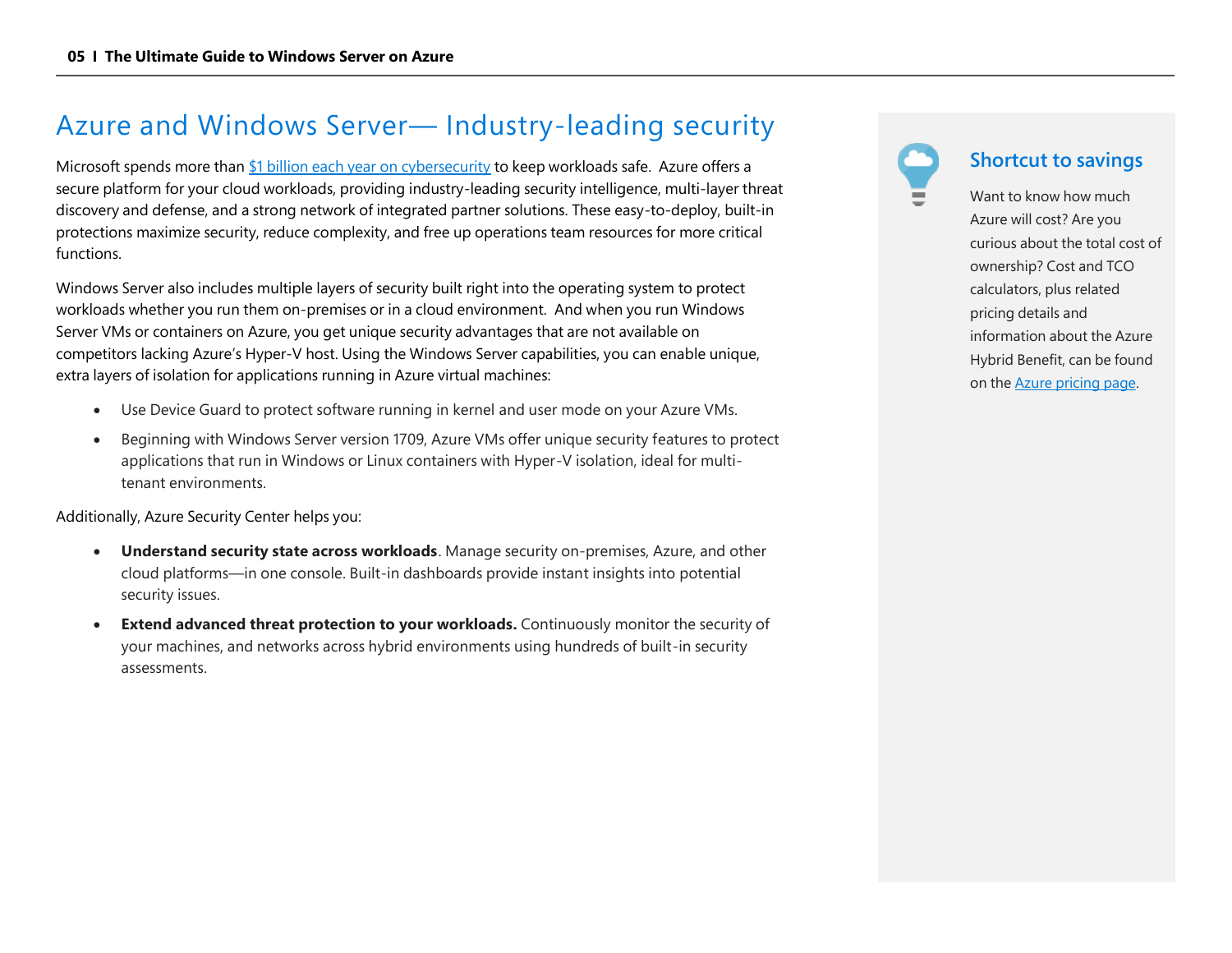### Tap into Azure services for innovation

Beyond efficiency and reliability, extending the datacenter to the cloud provides an opportunity to enhance and extend IT offerings. Most organizations begin with small steps: quickly start up some VMs on Azure for DevTest, migrate simple workloads, develop some cloud-aware apps.

But with Azure's comprehensive set of cloud services, much more is possible. Find everything from new storage and security capabilities to support for the Internet of Things, machine learning, data analytics, and artificial intelligence. Choose to implement what you need, when you need it. Start small and expand your Azure footprint as expertise grows and business needs dictate. Find what you need in the following table.

| Compute                            | Virtual Machines, VM Scale Sets, Batch, Service Fabric, Containers, and more                                                 |
|------------------------------------|------------------------------------------------------------------------------------------------------------------------------|
| <b>Networking</b>                  | Load Balancer, VPN Gateway, Azure DNS, Content Delivery Network, Azure<br>DDoS Protection, and more                          |
| <b>Storage</b>                     | Blob, Queue, File, Disk, Data Lake, StorSimple, Backup, Site Recovery                                                        |
| <b>Web &amp; Mobile</b>            | Mobile Apps, API Management, Media Services, Notification Hubs,<br>Streaming, Content Protection, and more                   |
| <b>Containers</b>                  | Container Registry and Instances, Azure Container Service, Container<br>Instances, Batch, App Service                        |
| <b>Databases</b>                   | SQL Database, Azure Database for MySQL and PostgresSQL, Data<br>Warehouse, Stretch Database, and more                        |
| Data & Analytics                   | Stream Analytics, Data Lake Analytics, Power BI Embedded, Log Analytics,<br>Customer Speech Service, and more                |
| <b>Al &amp; Cognitive Services</b> | Machine Learning, Bot Service, Cognitive Services, Computer Vision API,<br>Speech Services, and more                         |
| <b>Internet of Things (IoT)</b>    | IoT Hub and Edge, Time Series Insights, Stream Analytics, Notification and<br>Event Hubs, and more                           |
| <b>Enterprise Integration</b>      | Service Bus, StorSimple, SQL Server Stretch Database, Data Catalog, Data<br>Factory, Event Grid, and more                    |
| <b>Security &amp; Identity</b>     | Key Vault, Security Center, Azure Active Directory, Active Directory B2C and<br>Domain Services, Multi-Factor Authentication |
| <b>Developer Tools</b>             | Visual Studio Team Services, Azure DevTest Labs, Application Insights, API<br>Management, HockeyApp                          |
| <b>Monitoring &amp; Management</b> | Azure portal, Azure mobile app, Resource Manager, Automation, Scheduler,<br>Service Health, and more                         |

### **Express lane to app innovation**

Have an idea for a cool cloud app but don't want to reinvent the wheel? Find the righ[t Azure services](http://azure.microsoft.com/services) to kick your development process into high gear.

#### **Use what you need when you need it**

While the list of available Azure services may seem overwhelming, remember that you and your organization have the freedom to select which services you want to use and pay for, and this usage can always be adjusted as needs change. Details on the services can be found on the [Azure services pages.](http://azure.microsoft.com/services/)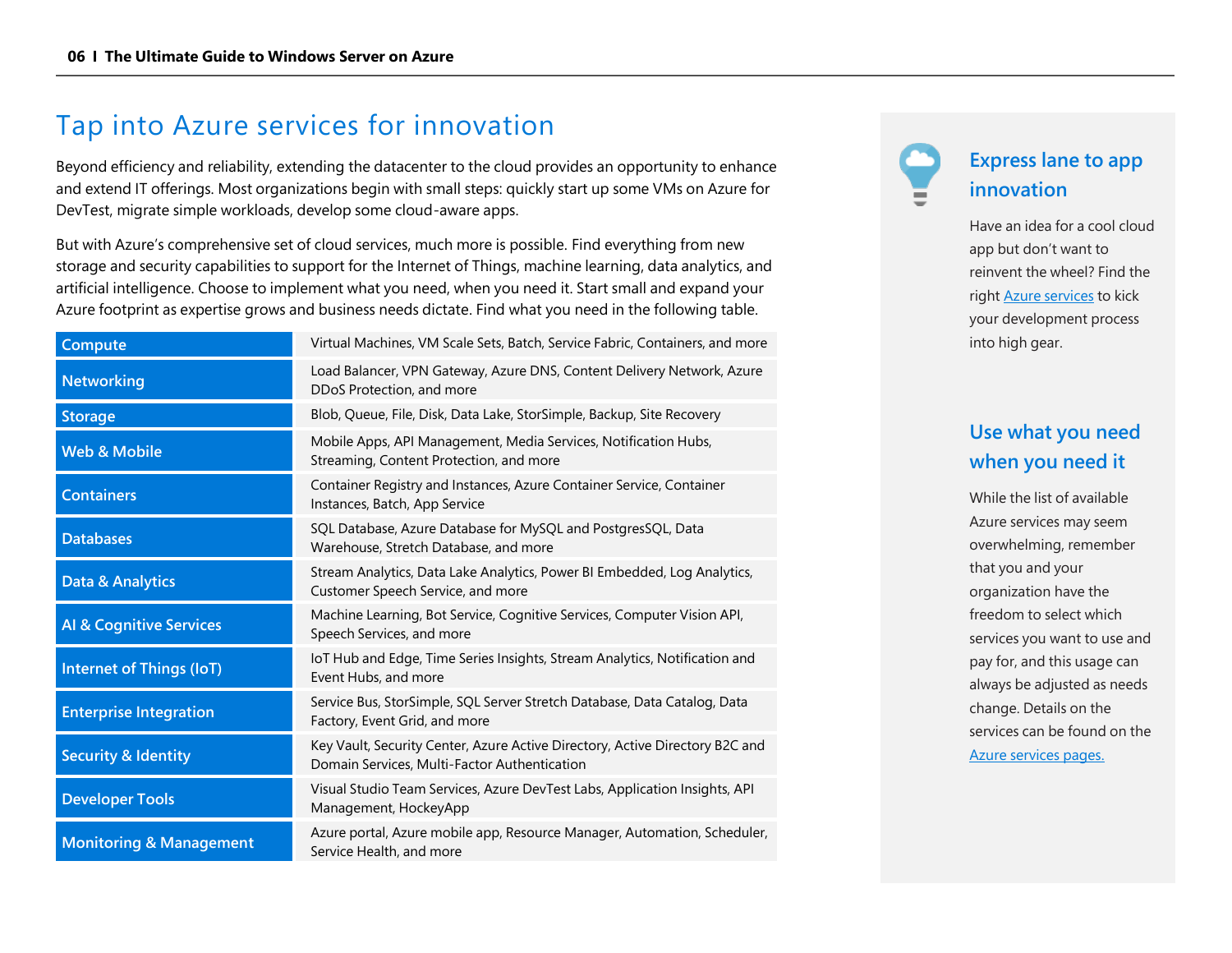### What to do first: Migrate or extend?

Azure allows IT to quickly create and configure new Windows Server virtual machines. With the proper tools and procedures, you can literally set up thousands of servers (VMs) in the cloud in minutes, compared to the weeks it typically takes to set up on-premises servers. Also, with data centers in 19 regions around the world, Azure achieves 99.95 percent availability, along with 24/7 support and constant health monitoring.

Of course, just having a lot of VMs on Azure isn't worth much if you don't put applications on them. To ensure the success of your organization's adoption of Azure, it's important to consider the need of your business and the requirements of your applications. You'll need to determine:

- Which apps can you "lift and shift" directly to the cloud?
- Which apps benefit from integrating with Azure services?
- Which apps require a transformation or re-architecting?

Based on the analysis of your operating systems and applications, you have a number of options:

- Migrate the applications and data to the Azure platform
- Extend existing on-premises Windows Server environments to the cloud with new Azure services
- Modernize legacy applications for the cloud. Move applications into containers, re-architect applications using microservices architectures or rewrite using Azure PaaS services.

If you're building a cloud plan, begin by getting an inventory of all on-premises workloads and then decide on a strategy. Microsoft's own IT organization has been going through the process of moving the bulk of its computing resources to Azure, and a [case study](http://www.microsoft.com/itshowcase/Article/Content/861/Optimizing-resource-efficiency-in-Microsoft-Azure) is available detailing the process and how it's optimizing IT operations and resources.



### Build your cloud plan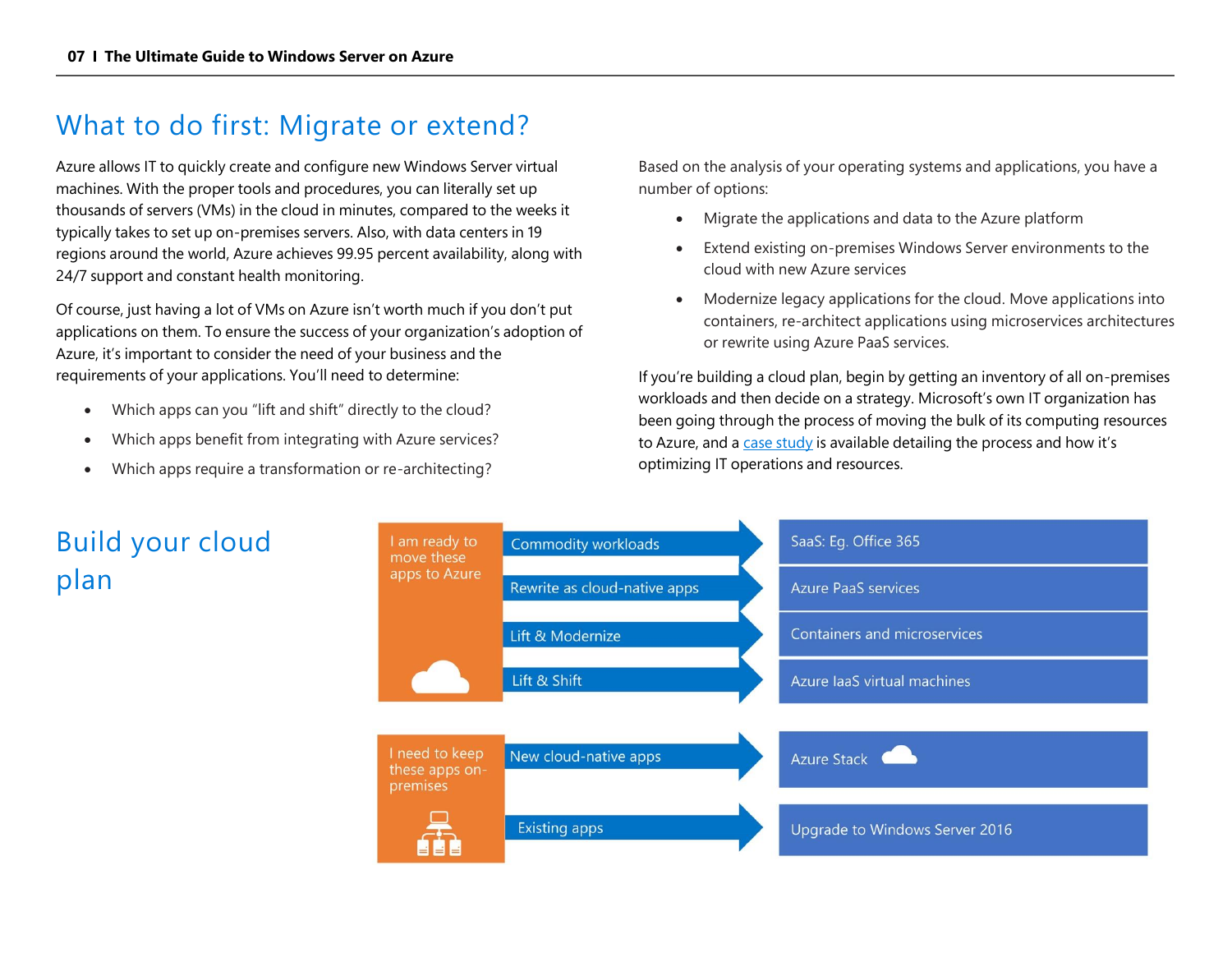### Migrate and modernize

To assure a successful migration, it's important to fully evaluate your current datacenter environment using a discovery process. Some of the questions you'll want to ask include:

- Which applications can migrate to Azure and which should remain onpremises?
- What about the services applications depend on? Can they be split across on-premises and the cloud?
- What will the impact be on the network?
- What databases do the applications depend on and where should they be located?
- How will a migration to Azure impact budgeting and costs?

To minimize the risk of migration, Microsoft provides several comprehensive tools for doing the initial discovery and assessment of your environment, and prioritizing what workloads should migrate first. To make things even easier, Microsoft allows you to try Azure for free. You can set up your own "sandbox" to experiment with Azure free for 12 months. Deployment guides and technical whitepapers, based on hundreds of real-life migrations, will step you through the process, so you can experience a successful first migration and build from that.

[Capstone](https://customers.microsoft.com/en-us/story/capstone-mining) Mining uses Azure Site Recovery to migrate existing apps to the cloud with just a few clicks, ensuring a seamless experience for end users. The service has become the backbone for the company's disaster recovery strategy as well, which is also performed with minimal disruption to business operations.

The table on this page lists some of the ways Capstone and other organizations have used the Azure services to migrate workloads, applications, virtual machines, and data to Azure.

| Use cases <b>QQ</b>                                                                                                 |                                                                                                                                                                                                                                                                                   |
|---------------------------------------------------------------------------------------------------------------------|-----------------------------------------------------------------------------------------------------------------------------------------------------------------------------------------------------------------------------------------------------------------------------------|
| Discover: Catalog existing<br>applications; identify<br>migration candidates                                        | To understand what applications should be moved, when<br>and how, it's important to create a complete catalog of<br>applications managed by IT. Use Azure Migrate or other<br>tools to assess current computing environment, identify<br>what can be moved, and understand costs. |
| Discover: Catalog current<br>data environment prior<br>to migration.                                                | Use Data Migration Assistant to catalog the existing data<br>environment, identify compatibility issues, and suggest<br>performance and reliability improvements.                                                                                                                 |
| Migrate: Shift VMs and<br>workloads to Azure.                                                                       | Azure Site Recovery offers one-click failover and<br>replication of applications and workloads from Windows<br>Server, Linux and VMware machines. Automation reduces<br>time and complexity of migration tasks.                                                                   |
| Migrate: Shift data and<br>databases to Azure.                                                                      | Database Migration Service migrates existing on-premises<br>SQL Server, Oracle, and MySQL databases to Azure SQL<br>Database, Azure SQL Database Managed Instance or SQL<br>Server on Azure virtual machines.                                                                     |
| Modernize: Lift and shift<br>existing .NET applications<br>by optimizing<br>deployments with<br>Windows containers. | Improve your DevOps operations for your<br>dev/test/production environment. Make your application<br>cloud DevOps-ready. Containers remove friction caused<br>by application dependencies when you deploy in multiple<br>stages.                                                  |
| Optimize: Manage your<br>cloud spend with<br>transparency and<br>accuracy.                                          | Azure Cost Management (also known as Cloudyn)<br>provides granular, real-time visibility into cloud<br>consumption, cost, and performance.                                                                                                                                        |

For more information about migration to Azure, see [azuremigrationcenter.com](http://www.azuremigrationcenter.com/)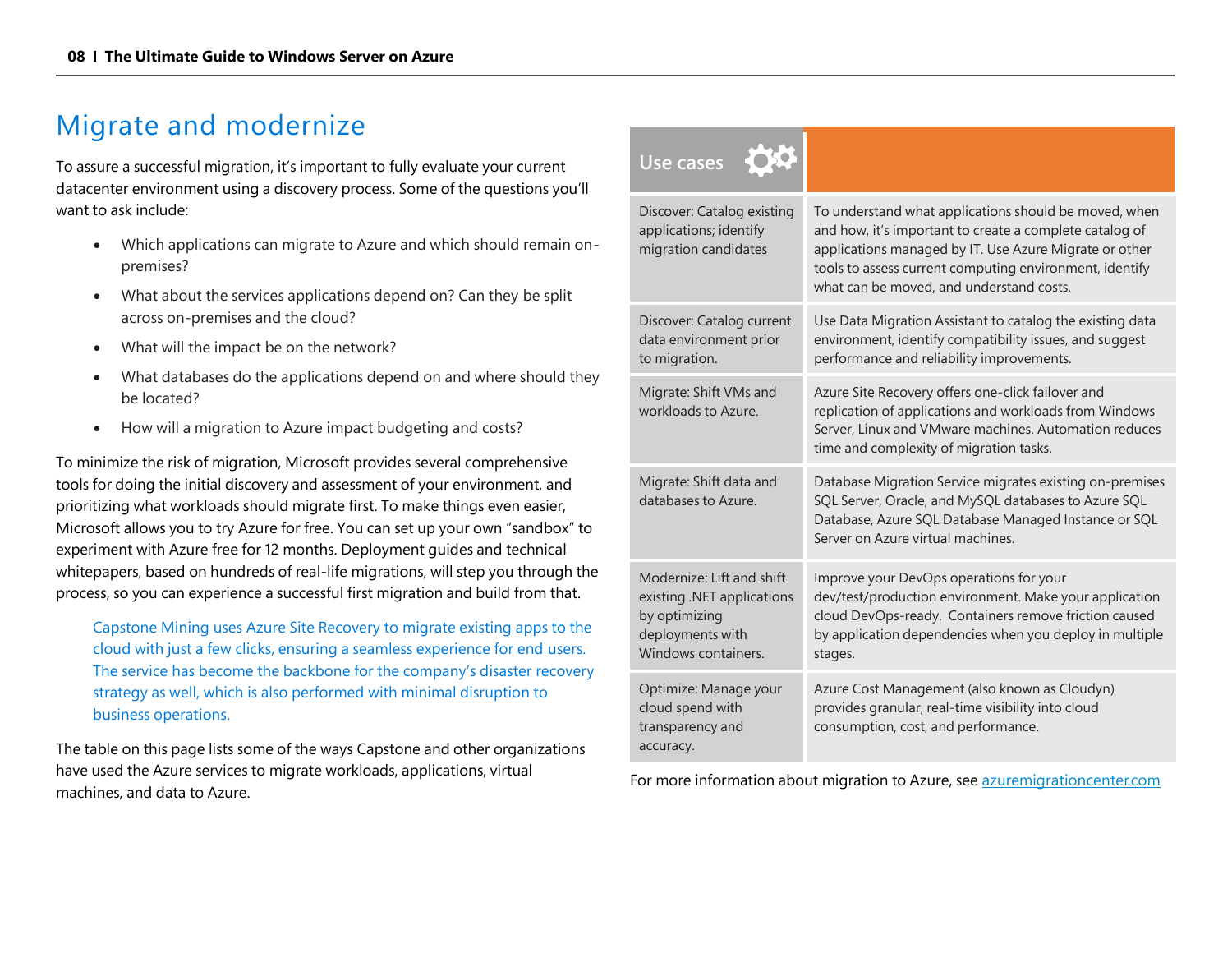### Extend Windows Server with Azure services

Many organizations will choose to remain hybrid, retaining their current datacenter environment while shifting some functions to the cloud. But even these on-premises workloads can benefit by extending capabilities using Azure services. This might include integrating more robust high-availability and disaster recovery, high-performance cloud storage, and hybrid identity and management capabilities. Typically this can be done without touching a line of code.

The table below lists some of the ways organizations have used the Azure services to extend the capabilities of their existing in-house Windows Server environment.

| Use cases                                                                          | $V-$ ?<br>How Microsoft Azure helps                                                                                                                                                                                                                                                     | <b>How organizations benefit</b>                                                                                                                                                                                                                       |
|------------------------------------------------------------------------------------|-----------------------------------------------------------------------------------------------------------------------------------------------------------------------------------------------------------------------------------------------------------------------------------------|--------------------------------------------------------------------------------------------------------------------------------------------------------------------------------------------------------------------------------------------------------|
| Assure business continuity and<br>data protection                                  | Azure Backup and Azure Site Recovery increase compliance, reduce<br>complexity, lower costs. Replicates on-premises virtual machines to Azure<br>and orchestrates failover and failback.                                                                                                | Reduce disaster recovery infrastructure by paying for only the compute, storage<br>and network needed in Azure with software as a service--no need to purchase<br>hardware. Onboard faster, because the capability is built into Azure.                |
| Manage diverse hybrid cloud<br>environment.                                        | System Center simplifies deployment, configuration, management, and<br>monitoring of your infrastructure and virtualized datacenter. Use Azure<br>monitoring and analytics to collect, correlate, and search your systems<br>and application data across Azure and on-premises servers. | Gain visibility into the health, performance, and utilization of your applications,<br>workloads, and infrastructure. Proactively find and fix issues before they impact<br>your users.                                                                |
| Quickly establish dev/test<br>environments                                         | Use Azure Virtual machines to simplify and speed the process of running a<br>dev-test environment. Spin up as many virtual machines as you need,<br>network them, and allocate to your developers.                                                                                      | Give your developers freedom and speed to develop in Azure, and then deploy<br>where needed. Choose Linux or Unix. Use your own virtual machine image or<br>download a certified pre-configured image. Use your preferred coding language<br>natively. |
| Extend on-premises file servers<br>to the cloud                                    | With Azure File Sync (in preview), you can deliver consistent file share<br>performance for users whether they work locally or remotely.                                                                                                                                                | Leverage Azure as centralized storage for less frequently used file server data while<br>turning your local Windows server into a high performance cache for frequently<br>used file data.                                                             |
| Unite identity and access<br>management across on-<br>premises directory and Azure | Use Azure Active Directory to manage users and secure access to on-<br>premises and cloud information. Extend Active Directory and any other<br>on-premises directory to Azure AD.                                                                                                      | Enable single sign-on to simplify access to thousands of cloud applications across<br>multiple devices. Protect sensitive data and apps with multi-factor authentication.                                                                              |
| Archive on-premises data to<br>Azure                                               | Azure Blob storage stores from hundreds to billions of objects in hot, cool,<br>or archive tiers, depending on how often data access is needed. Use<br>StorSimple to automatically archive inactive primary data from on-<br>premises to the cloud for effortless capacity expansion.   | Cloud snapshots provide off-site data protection. With cloud storage, no secondary<br>datacenter needed. Reduce capacity purchases and infrastructure maintenance.                                                                                     |

More information about extending Windows Server using Azure services can be found on the [Azure services web page.](http://azure.microsoft.com/services/)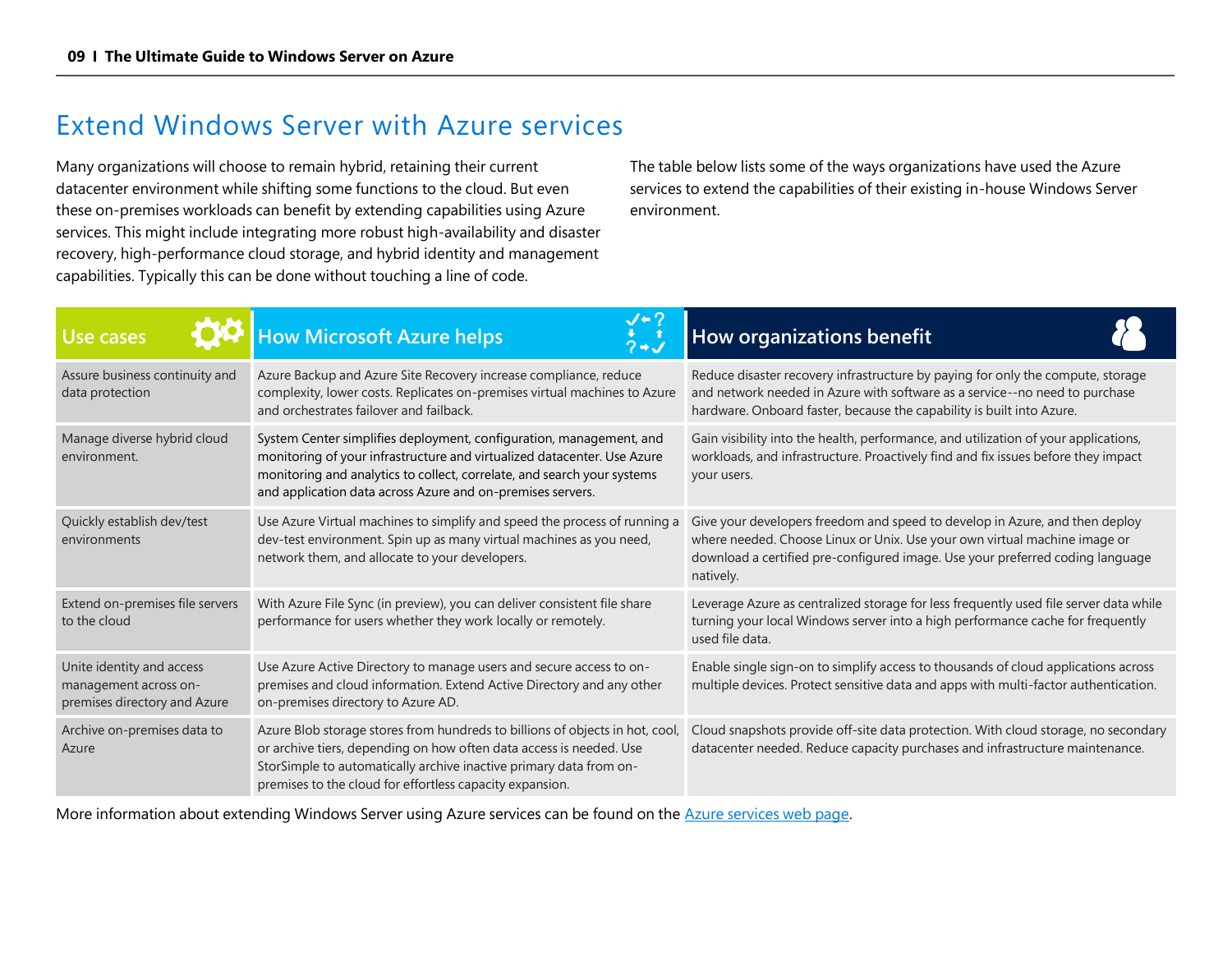### Getting started

How you get started with Azure depends on where your organization is in the cloud evolution. Are you just beginning to investigate what's out there? Or, are you already moving datacenter workloads to the cloud or developing cloud-native applications?

Find all core Azure information—training, documentation, pricing, partners, code samples, and more—at [azure.com.](http://www.azure.com/) Free documentation and training is available for everyone from cloud beginners to Azure experts. You can also speed up the entire process by engaging with Microsoft partners who have tools and expertise that help guarantee success.

- → [Azure Essentials](http://www.microsoft.com/azureessentials) offers a complete set of learning resources to learn new Azure skills quickly. Choose a topic and watch a short video, use hands-on demos and product trials. Azure Essentials also offers learning paths by Azure job function featuring free Pluralsight courses, Join for free.
- → Try free [Azure hands-on labs](http://azure.microsoft.com/training/hands-on-labs/) to acquire the cloud skills you need at your own pace.
- ➔ [Create a free Azure account.](http://azure.microsoft.com/free) Get started with a \$200 credit, keep going with free access to services for 12 months.

And for Windows Server admins, we've created a special page of resources just for you! Bookmark [www.azure.com/windowsserver](http://www.azure.com/windowsserver) and check back often for resources specific to Window Server on Azure.

## **Jump right in**

Jump right in and launch your first virtual machine on Azure. Or go a little slower and do some reading or view videos to get more acquainted with cloud architectures and the Azure environment. The Get [Started](http://azure.microsoft.com/get-started/) page of the Azure website will help you start your exploration in the right place.

#### **In case you become lost**

Remember, [azure.com](http://www.azure.com/) serves as the central point for all of Microsoft's core Azure information, including documentation, training, and code samples.